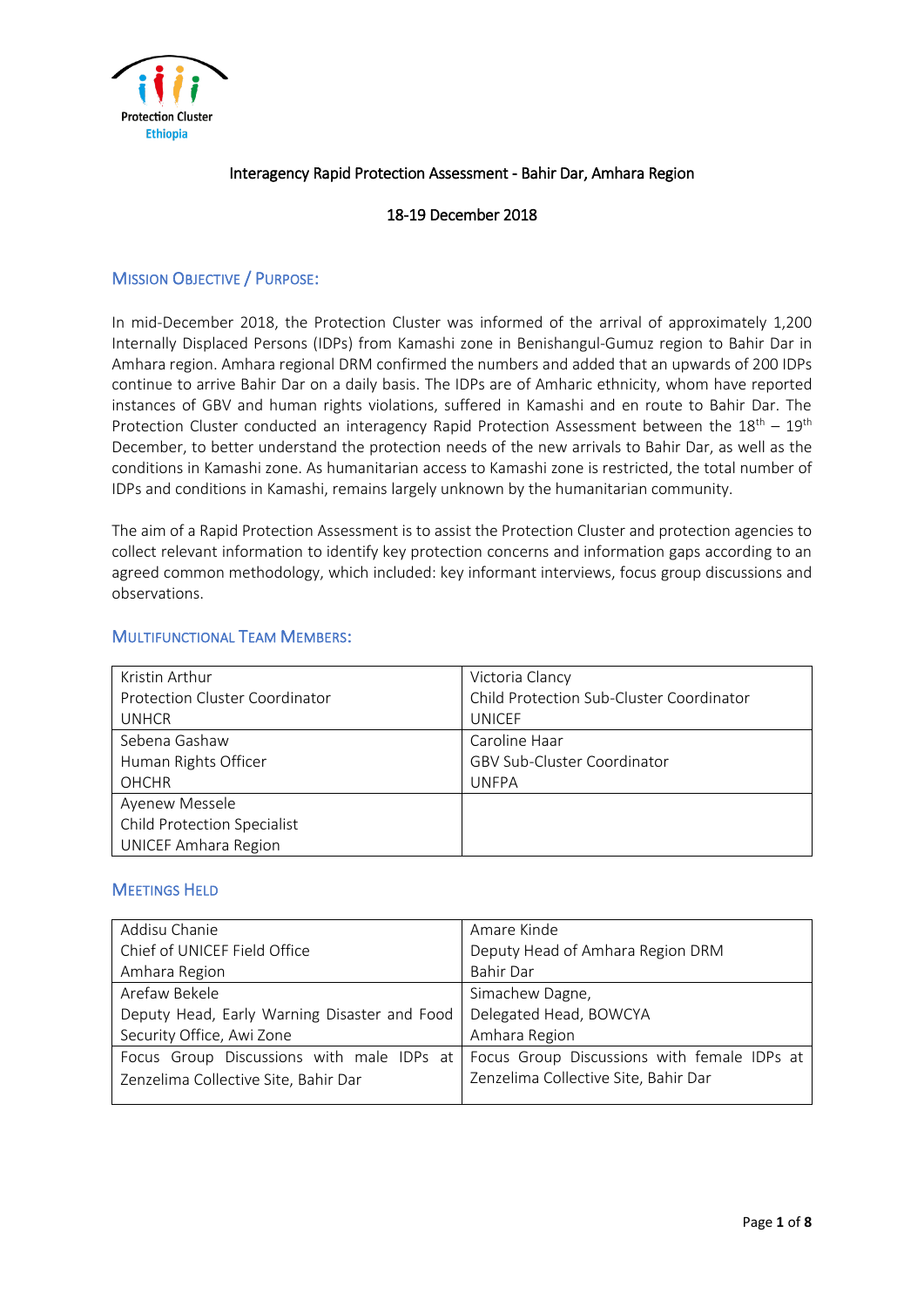

**.** 

#### OVERVIEW OF DISPLACEMENT TO AMHARA REGION

- IDPs started arriving Amhara region in May 2018 from Oromia and Benishangul-Gumuz (BSG) regional states. The Amhara regional government authorities stated they have been able to manage the response themselves until the numbers have drastically increased as of December 2018, as roads were opened from BSG-Amhara-Oromia regions, as a result of the deployment of EDF forces.
- $\bullet$  In December 2018, the numbers of IDPs in Amhara region were estimated at 30,000-37,000<sup>1</sup>, including minimum 7,000 individuals recently displaced due to conflict in Gondar.
- The majority of IDPs in Amhara region are staying in the host community with family and friends, throughout the region, including Bahir Dar, central and west Gondar, west Gojjam, and North Wollo.
- Previously IDPs from Kamashi zone in BSG were restricted to Awi zone in Amhara region, bordering Kamashi zone and located approximately 100kms from Bahir Dar. However, now IDPs are coming directly to Bahir Dar (from Kamashi zone in BSG) and have petitioned the Amhara region DRM to provide support, including opening an IDP site.
- The Amhara regional government has outlined three approaches for IDPs: (1) return home (to BSG or other location outside of Amhara region); (2) reintegration into place of origin in Amhara; (3) provide temporary services until the IDPs decide where to live.
- Until recently, the government has not established IDP sites or provided assistance other than basic NFIs and food. There are an estimated five to 10 million Amharas living outside of Amhara Region, so the government explained the need to be conservative with support provided to IDPs, so as not to create pull factors. For example, of the 90,000 IDPs in Nekemt, East wellega, Oromia region, 16,000 are ethnic Amhara and the Amhara regional government have sent food and supplies (200 quintals of rice and 200 quintals of pasta) to support the efforts of the regional government of Oromia with the ethnic Amhara IDP caseload.
- One small collective site used to be open in a school in Bahir Dar, with around 120 IDPs, but it has been closed. In the past week (approx. 10 DEC), a much larger IDP collective site has been opened in a market place and is called Zenzelima collective site.
- To respond to the gaps in need, the local community has mobilized support in the forms of clothing and food. There is a protective factor of being of Amharic ethnicity in Amhara region and this is one of the reasons IDPs come to the region rather than to Oromia or elsewhere. To date, there has been very little tension or security incidences in Amhara region related to IDPs. As the roads are now open between BSG and Oromia regions, it is expected Amhara IDPs in the wellega zones of Oromia may also migrate to Amhara region.
- The Amhara regional government responded to the drought in 2016 and clusters were established at this time. This experience gives the officials a basic understanding of emergency response, however further capacity building is required. Some clusters have continued to meet since 2016, including the DRM convening a meeting each month. Other clusters have 'pre-meetings' to prepare for the monthly DRM meeting, but CP/GBV Sub-Cluster lead by BoWCYA is not meeting regularly.
- Presently, the government does not have an official policy to facilitate the enrolment of IDP children in school. It has been explained this is due to their temporary status, however some IDPs have been living in the region for the past eight months, which means the children have been out of school for the period of displacement. Follow- up is needed to determine if this can be remedied at a local level.

<sup>&</sup>lt;sup>1</sup> Multi-Sector IDP Response Plan for Amhara Region released by regional authorities in late December 2018; citing 42,000 IDPs in Amhara region.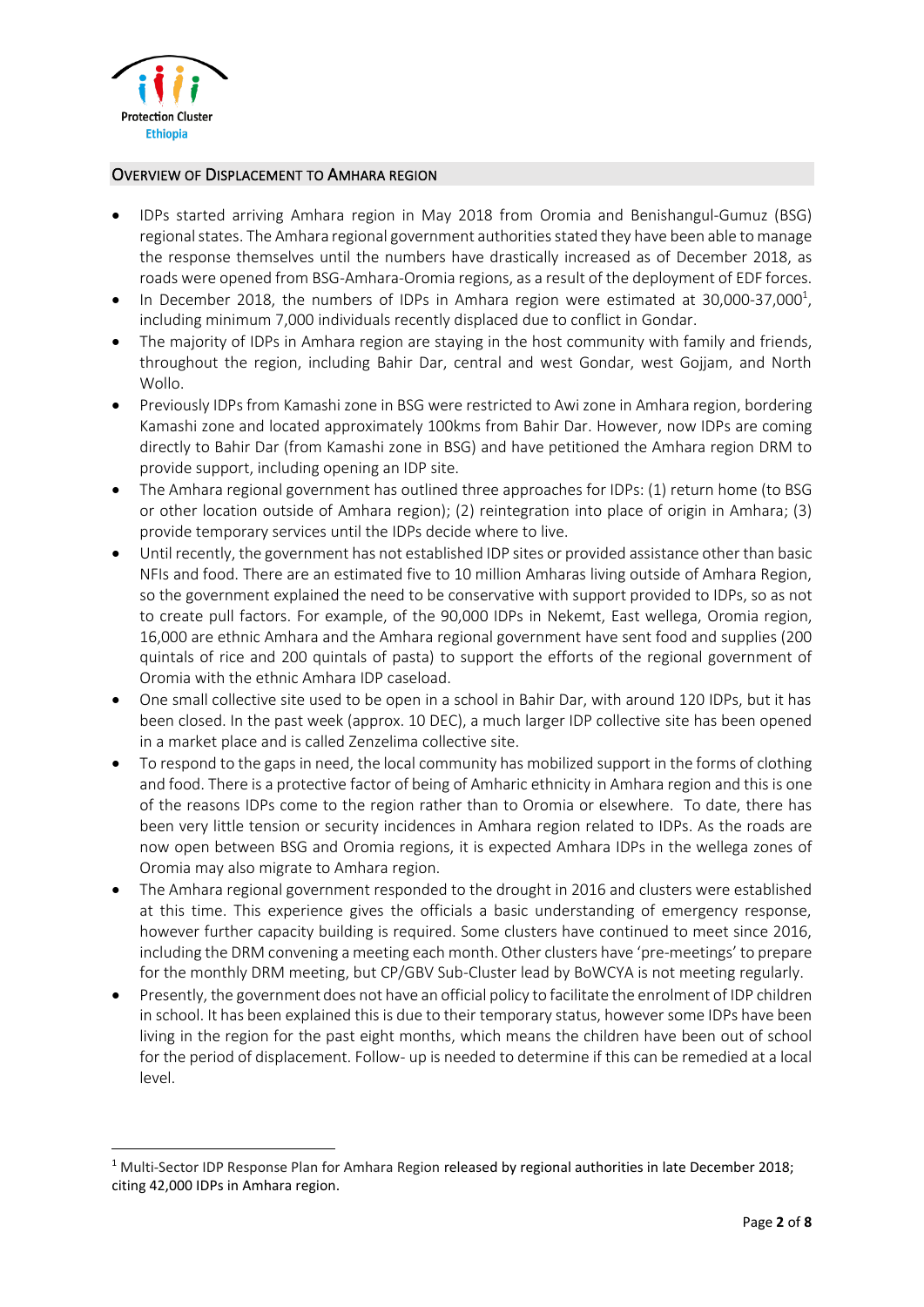

# MEETING WITH AMHARA REGION DRM

- The regional government established a multi-sectoral taskforce to coordinate the response and the National Disaster Risk Management Commission (NDRMC) has provided some support but additional support is needed urgently, such as food, NFIs, and other supplies. Specialized support is needed for pregnant and lactating women as well as children. As the vast majority of the IDPs are scattered and living amongst host community, it is more difficult to provide services and a coordinated response.
- The number of IDPs recorded in Amhara region in the Meher Assessment shows a dramatic increase since last seasonal assessment.
- When IDPs arrive in Bahir Dar they are registered by DRM. If they arrive in woreda or kebele they are registered by officials there and this information is fed to the Regional level DRM. The government indicated that in order to prevent fraud or double registration they would like to introduce an ID card system with photos, for individual IDPs.
- There are 41 community teams and team leaders that are assisting the government to verify IDPs are from Amhara in order to reduce potential for fraud.
- Most IDPS are arriving as families, but some are separated with women and children arriving alone, as male family members stay behind, to protect property or due to fear they would be captured or attacked during flight.
- Authorities are not able to access Kamashi zone due to insecurity. Of the seven woredas in Kamashi zone, three are inaccessible to all including the government.
- IDPs coming from Kamashi zone reported they have been staying/hiding in the zone and waiting for a safe time to leave.

### SITUATION IN KAMASHI ZONE, BENISHANGUL-GUMUZ REGION

- Violence in Kamashi zone is targeting Amharas and Oromos. In December, the Ethiopia Defence Forces (EDF) moved into Kamashi zone with the aim to improve the overall security situation, however, to IDPs from Kamashi zone, the capacity to which EDF forces were deployed to the zone, is not clear.
- There is anecdotal evidence of GBV and other forms of violence in Kamashi, and in transit, but it is underreported. GBV is a taboo and sexual violence is especially stigmatized and hindering survivors to speak out about this difficult subject.
- It is reported that the government in BSG has started to arrest perpetrators of conflict and there has been an ongoing peace dialogue and reconciliation between the groups.
- IPDs leaving Kamashi zone reported having to make payments to Gumuz people in order to be allowed to pass and leave the area.
- The majority of IDPs from Kamashi zone are from Yaso woreda, which is comprised of 10 kebeles. The male IDPs reported that there were no EDF soldiers in Yaso at the time they fled.
- Currently there are no schools or clinics open in the area. The majority of persons in Yaso earn a living by farming. IDPs report they have remained in contact with their friends and relatives in Yaso. However, people are living in fear and rarely come out of their house due to the violence by Gumuz people against Oromo and Amhara people. An example was provided of 45 Oromo people killed in Yaso woreda, which escalated fear and reason for flight from the area.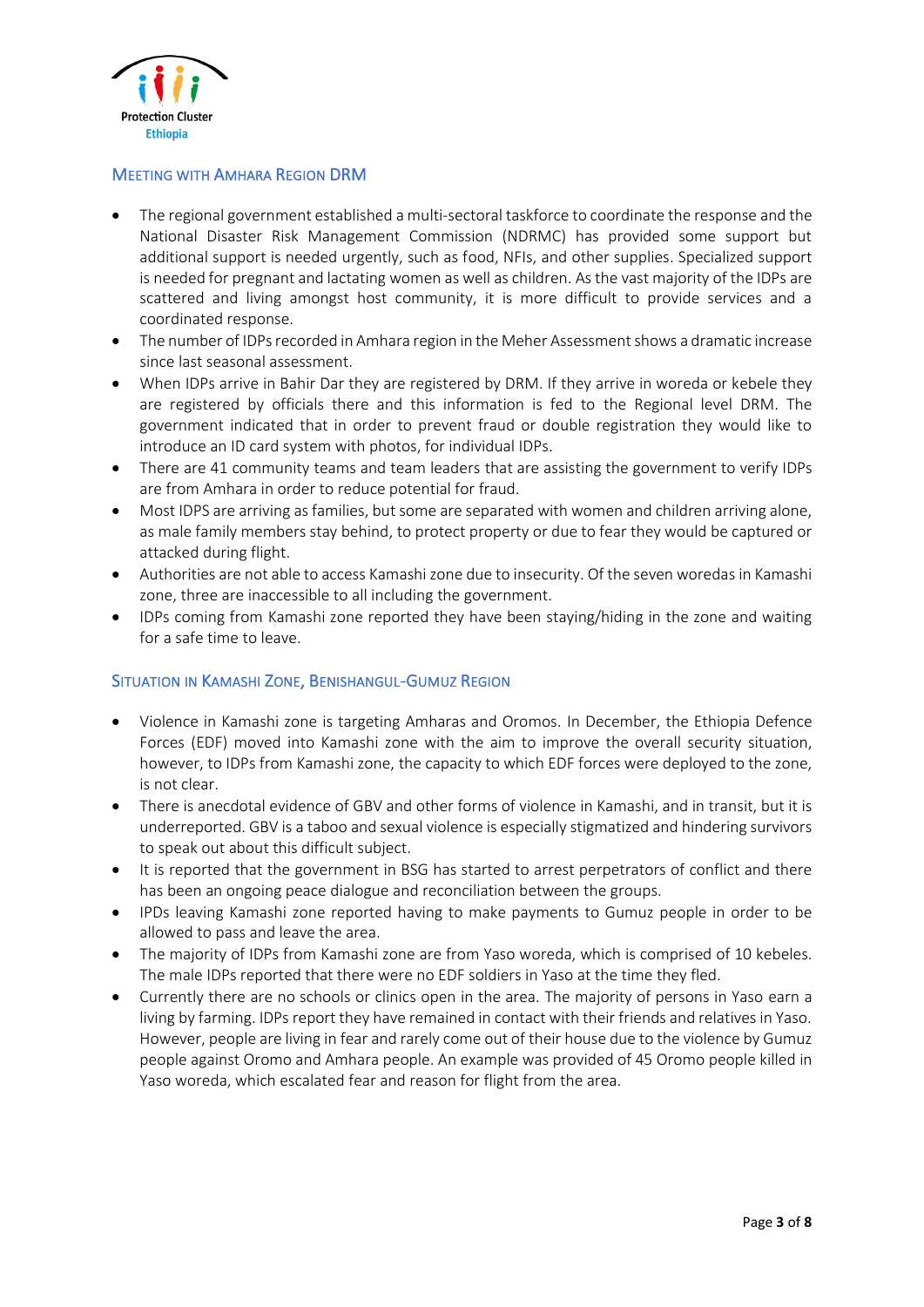

# MEETING WITH THE DISASTER PREVENTION AND FOOD SECURITY OFFICE, AWI ZONE

- As of 18 December 2018, there were 1104 IDPs in Awi zone, including 596 male/508 female individuals of 397 households.
- Awi zone have been receiving IDPs since September 2018. They are of Amhara ethnicity, from Somali and BSG regions, the majority of IDPs are from BSG region.
- Now that roads to Kamashi zone are open, authorities expect an increase of ethnic Amhara IDPs to the Amhara region.
- The government is looking to open a collective site 50 kilometres away from Awi town in Chagny. Until the site is open, IDPs are living with friends and relatives, with a limited number in a small collective site (meeting hall).
- IDPs register with authorities when they arrive at the Disaster Prevention and Food Security Office in Awi zone.
- Unaccompanied and Separated Children (UASC) are arriving, however the office does not have an accurate record of how many UASC have arrived. The office was encouraged to take the name, age and sex of individual IDPs, as well as household, to better disaggregate the data and support targeted response services.
- Formally, IDPs are not allowed to access health or education services in Awi zone.
- Civil servants that were previously working in BSG are receiving their payments in displacement, which is a positive development.

### FOCUS GROUP DISCUSSIONS WITH IDPS

### VIEWS OF FEMALE IDPS

- Focus group discussion (FGD) with female IDP participants reported that they were sleeping outside in a field and receiving some assistance from the local community for their basic needs before the recent arrangement was made by the Amhara regional government to move them to a collective site. The collective site is a newly constructed market, which is not yet in use. The site is named Zenzelima collective site and the IDPs currently living in the collective site are from Kamashi zone, Yaso woreda, Yaso kebele.
- Reportedly movement from Kamashi zone to Bahir Dar has been happening since September 2018 (due to violence) and the most recent arrival came on the day before this assessment  $(17<sup>th</sup>)$ December).
- The female IDPs informed the team that all of them want to stay in Amhara region and are not intending to return home (to Kamashi zone) for the time being. To be able to settle in Amhara region they are seeking some kind of support from regional government as compensation for their losses, such as destroyed property and cattle that they left behind. Female IDPs include pregnant women, women who recently gave birth, as well as elderly women.

# VIOLENCE AT ORIGIN AND IN-TRANSIT

There has been unrest and violence at their place of origin (Kamashi) since September 2018. Before the clashes and violence commenced in September there was some tension between different groups (i.e. Gumuz, Oromia, Amhara) at times, but they were living peacefully in their communities. Female IDPs reported that the displacement occurred due to a dispute between the Gumuz and the Oromo ethnic groups. The Amhara and Oromo people are targeted because they are not considered to be indigenous to the area by the Gumuz people. Partly because of the similarity of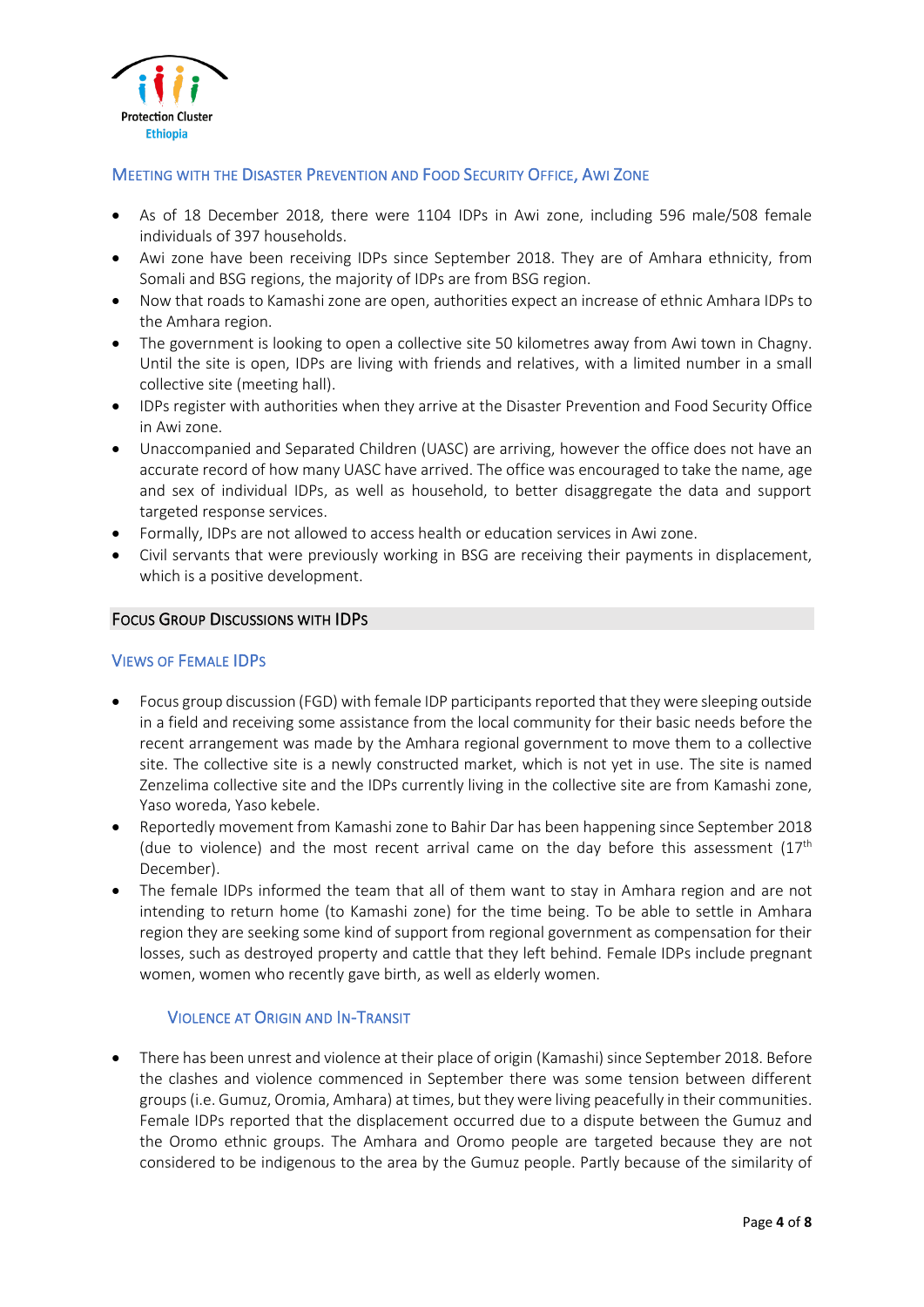

their skin colour to the Oromo's, and due to these disputes, IDPs were subjected to various types of violence, which prompted their flight from their homes.

- They all reported that they fled in fear for their lives, due to the recent spike in violence.
- Men have been particularly targeted by violence, including castration and killing.
- Women have been raped at their origin and in transit to Bahir Dar, and there have been violent acts such as cutting off women's breasts, and cutting out and killing of unborn babies.
- Gumuz militias and woreda officials, former police officers allegedly among the perpetrators, including police officers. IDPs reported that women who were left behind in Yaso woreda as they were unable to make the long journey on foot, and women whose husbands had been killed, have been kept detained at police stations in Kamashi zone were they are repeatedly raped by police officers. To date, community members do not have any contact with the missing women.
- They walked for two to three days, in groups of 60-80 people, on foot to reach Bahir Dar and at all times they needed to be escorted by a Gumuz in order to facilitate passage on but there were still gangs on the way that were demanding payment (200-500 birr) and IDPs were threatened with rape if they did not pay.
- They often were requested to pay up to 1000 birr individually to cross the Abay River. Sometimes sent back to the place of origin after the two three days walk.

# SITUATION AT COLLECTIVE SITE, BAHIR DAR (ZENZELIMA COLLECTIVE SITE)

- No security incidents were reported at the site, during the FGDs with IDPs. Women and children are sleeping inside and men outside due to the lack of space and mattresses. There is a small local militia present that are protecting them, and the women have formed a committee. All said that they feel safe in the collective site.
- Due to a lack latrines, the IDPs relieve themselves in the nature nearby. Food is reported to be inadequate and of poor quality.
- Families left their place of origin and reached the collective site together, but there are some children aged around 11-14, whom are separated children, with relatives.
- Most of them are registered (with DRM) and their names have been sent to the nearest hospital, named Addisalem hospital, so they can receive treatment. However, IDPs report the hospital staff have turned them away and refused them treatment because of shortage of drugs and medicines that can be provided for free and insulted them because of their displacement and because they are soiled with menstrual blood as they do not have any sanitary materials. In other instances they could not afford the prescribed medicines.
- They have no access to family planning services, they previously used pills, injectable and IUDs but since they have arrived, these items are not available and as a result, unwanted pregnancies are occurring.
- Rape survivors are among the IDPs at the collective site have not received any treatment or services at the hospital.

### VIEWS OF MALE IDPS

- In September 2018 violence/unrest started, but persons were prevented from leaving Yaso woreda. It was explained that people were not allowed to leave Kamashi zone because the government did not want large numbers of IDPs fleeing the area because it would draw attention to the conflict.
- IDPs said they fled Kamashi zone because Oromos were being killed and Amharas believed they would be next.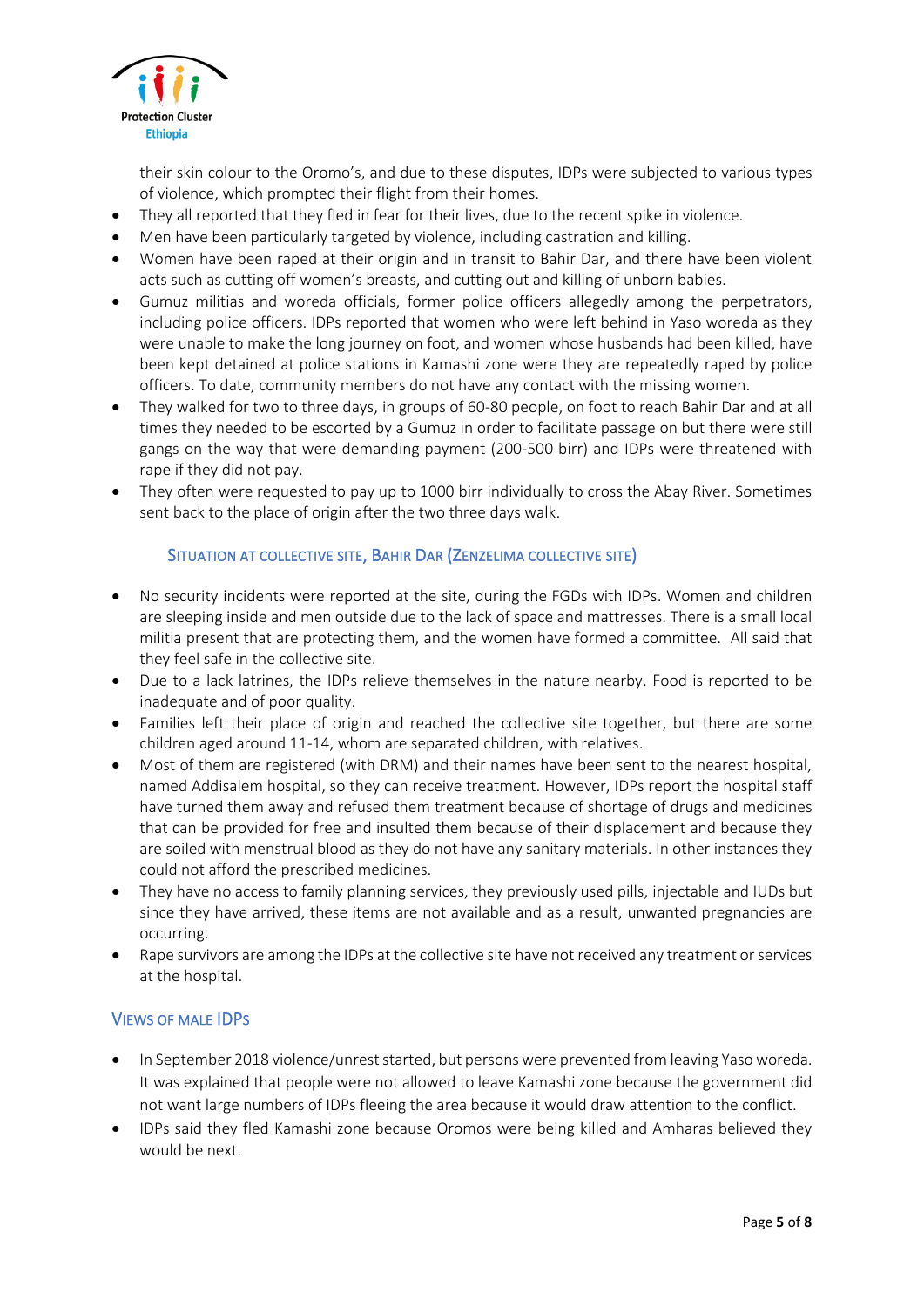

- At the end of November 2018, individuals and families fled during the night by foot. Departure from Yaso is organized and persons wait in their homes until they are informed of a secure time to leave, usually with the help of Gumuz neighbours who have been paid money to provide such information. Priority for leaving is to save children otherwise males would have stayed behind to watch their property.
- Men informed that the journey out of Kamashi is dangerous because of the risks of sexual violence against women and killing of men. One example given of a community paying 2500 Ethiopian Birr (ETB) to release a girl who was captured and detained for 12 hours.
- Reports of persons being shot during flight from Kamashi zone. An example was given of three persons being selected, one was killed and two injured.
- The IDPs fled into the forest and the journey out of Kamashi zone took two days, they passed through a small village named Chilanko.
- Friendly Oromos and Amharas along the way helped them, however robbery along the way is also common.
- Male IDPs reported that Gumuz militia are leading the violence in Kamashi zone, the militia are backed by the BSG government to keep the peace, however were doing the opposite and are committing acts of violence and inciting conflict.
- IDPs report the killing and mutilation of Oromo and Amhara people in Kamashi by Gumuz people. Details were provided such as slicing people open and eating their kidneys.

# ARRIVAL TO BAHIR DAR

- Upon arrival to Bahir Dar, the IDPs went to the DRM regional office. Initially they were told to go to their original home area in Amhara (meaning their original village in Amhara region), but they did not want to go so remained at the DRM office for approximately one week, until DRM took them to a collective site located just outside the city. The IDPs have not been informed how long they will be able to stay at the collective site.
- The IDPs do not want to return to their home area in Amhara because they had left the place decades ago due to drought. IDP reported that if they returned to Yaso, they would be killed. Although EDF forces had been recently deployed to Kamashi Zone, the IDPs did not believe they would be safe in Kamashi, as in the past EDF forces were not able to secure peace to the zone.

### **DOCUMENTATION**

- Male IDPs are leading an initiative to record the lists of IDP's property and losses in Kamashi zone. They intend to share the records with government as proof ownership and request for compensation.
- Those IDPs who had their IDs with them in their pockets brought with them. Those that could hide their documents managed to flee with them. IDPs report their documents were taken from them, as a tactic to make it more difficult for return.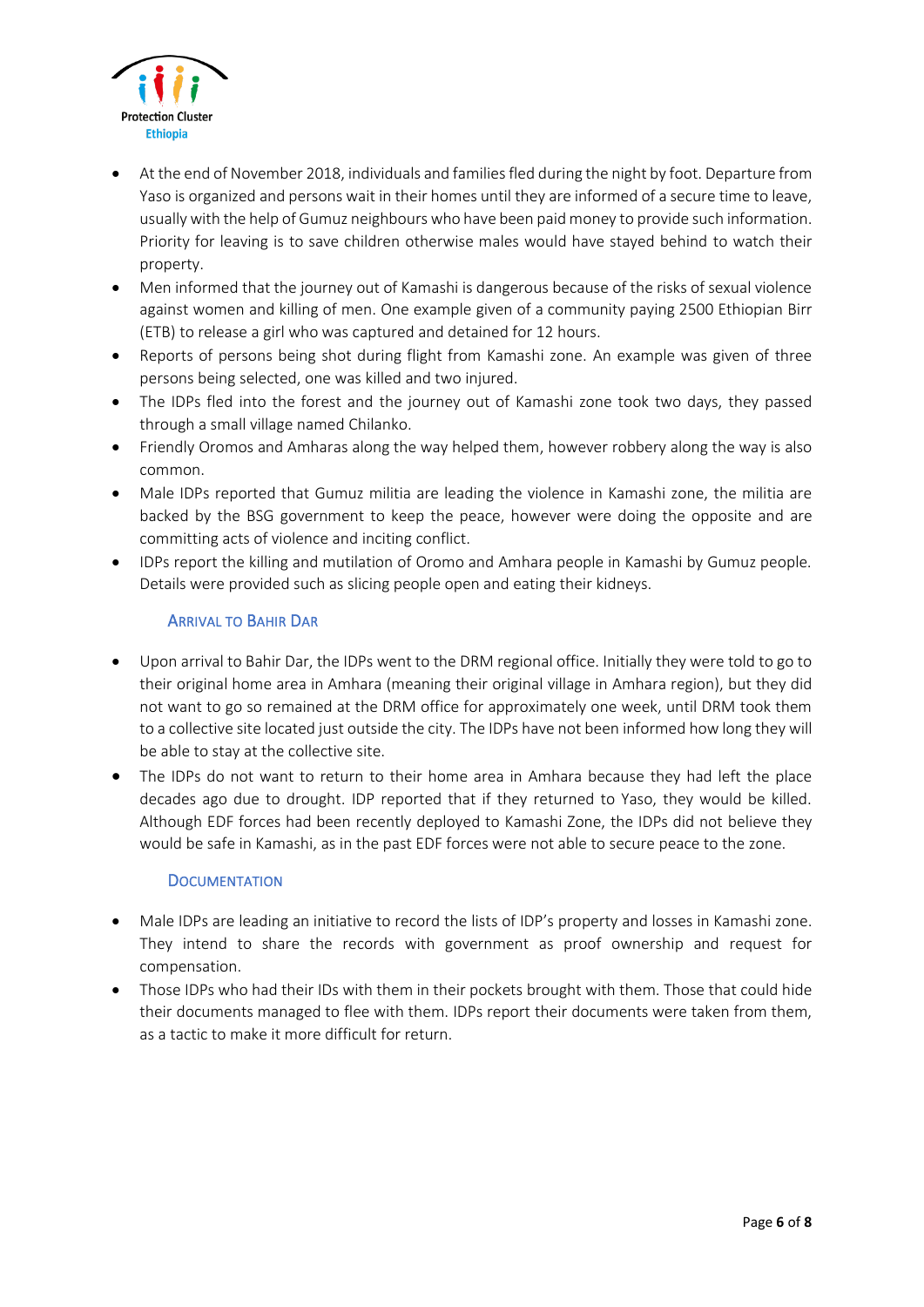

### RECOMMENDATIONS

#### FOR DRM, AMHARA REGION

- Ensure BoWCYA and the CP/GBV sub-cluster is included in coordination meetings and any Needs Assessments.
- When selecting and opening collective sites, consider the different needs of women, men, girls, boys and people with specific needs. Refer to IASC Guidelines, and utilise expertise of clusters.
- It is essential to, in consultation with IDPs, provide information on conditions in potential areas of return in order for IDPs to make a voluntary and informed decision on the appropriate solution to their displacement. In addition to the option to voluntarily return to the place of origin in safety and dignity, where conditions allow, the prospects of alternative durable solutions of local integration or relocation should be available. A feedback mechanism for IDPs should be established.

#### FOR AWI ZONE, AMHARA REGION

- Clear disaggregated data of IDP individuals and families, including name, age, sex, as well as vulnerabilities. Training and follow-up will be needed to ensure accurate reporting.
- Map available services, both public and private.
- Strengthen communication with regional DRM office in Bahir Dar.
- Convene meetings with the host community to discuss issues.

# FOR BUREAU OF WOMEN, CHILDREN AND YOUTH AFFAIRS, AMHARA REGION

- Reactivate the Child Protection/GBV Sub-Cluster in Bahir Dar.
- Social workers to visit IDP collective site to identify urgent needs of women and children and refer to services as needed.
- CP/GBV Needs Assessment of IDP sites to be conducted. If inter-agency and/or inter-sector assessments are conducted, ensure protection, child protection, GBV issues are captured and needs identified.
- Map child protection and GBV resources and services available in Bahir Dar and Awi zones.
- With UNICEF support, prepare request for dignity Kits, recreation kits and other NFIs.
- Continue to advocate for the protection needs of IDPs in coordination meetings, with DRM, and with other sectors.

# FOR NATIONAL PROTECTION CLUSTER AND CP/GBV SUB-CLUSTER

- Share assessment finding with relevant clusters for action.
- Provide training and technical support on child protection and GBV to BOWCYA staff in Amhara Region. Update ToR of Child Protection/GBV Sub-Cluster in Bahir Dar.
- The UNCT/Protection cluster together with Civil Society Organizations (CSO) should advocate for investigation by the government of Ethiopia of alleged human rights violations and abuses and take tangible measures to bring perpetrators to justice. In addition, the Ethiopian Human Rights Commission should deploy a team in order to take the lead on human rights dimension of protection.
- The Protection Clusters should ensure that monitoring and documentation of human rights abuses and violations be an integral part of the provision of protection to IDPs.